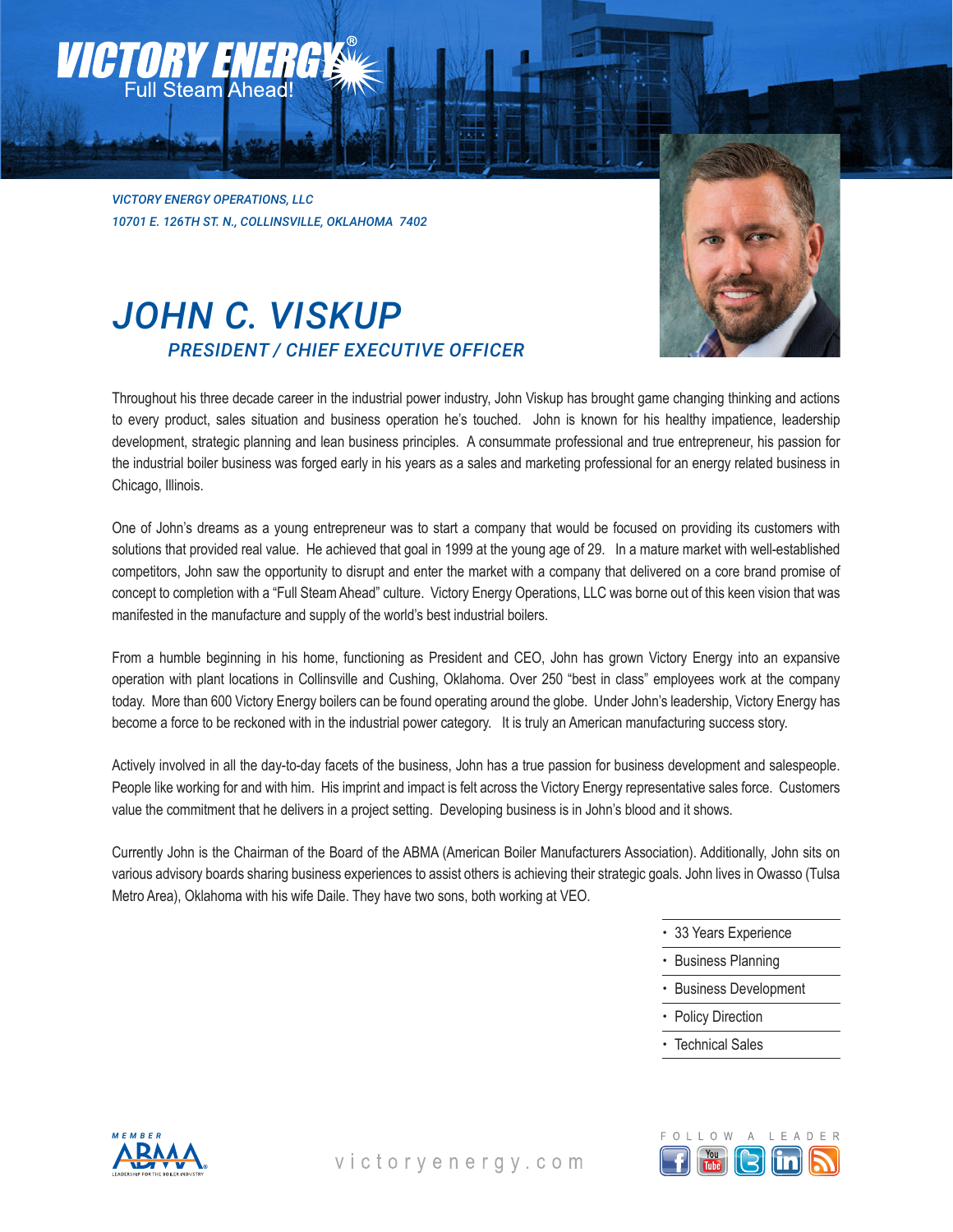*VICTORY ENERGY OPERATIONS, LLC 10701 E. 126TH ST. N., COLLINSVILLE, OKLAHOMA 7402*



# *JEFFREY S. COALE VP BUSINESS DEVELOPMENT*

Jeff Coale has spent just over 30 years in various management, sales, business development and executive roles in the industrial power industry. Jeff brings relentless passion and dedication to all project engagements by living every detail with the customer.

In his role as V.P. Business Development with Victory Energy, Jeff oversees all facets of sales and marketing for the company. Throughout his career, he's sold and managed project based business that included products, maintenance, construction and engineering services that touch industrial and power sectors. His engineering savvy and project acumen are felt across each boiler project that's sold by Victory Energy. He helps Victory Energy pay off on the "concept to completion" mantra.

He's equally comfortable talking and selling every element of steam generation equipment based on his in-depth insights and experience with industrial boilers, gas turbines, heat recovery boilers and heat recovery steam generators (HRSG's). Few are as knowledgeable and committed to delivering the right solution for the customer. He's always invested in it with them.

Having worked in various project management roles prior to joining Victory Energy, Jeff truly understands the importance of meeting and exceeding customer expectations from the actual bid submission, engineering and manufacturing phases on through to product delivery, installation and the commissioning of the system.

An important current passion of Jeff's is to mentor teams of young sales professionals in order that they might benefit and grow professionally, leveraging his experience and aptitude for strategic selling of complex projects.

Jeff is a graduate of the University of Evansville and holds a BSEE degree. He's an active member of the ABMA (American Boiler Manufacturers Association) and the Lambda Chi Alpha fraternity. He lives in Owasso, Oklahoma with his wife Cindy.

- 33 Years Experience
- Business Planning
- Business Development
- Business Management
- Technical Sales



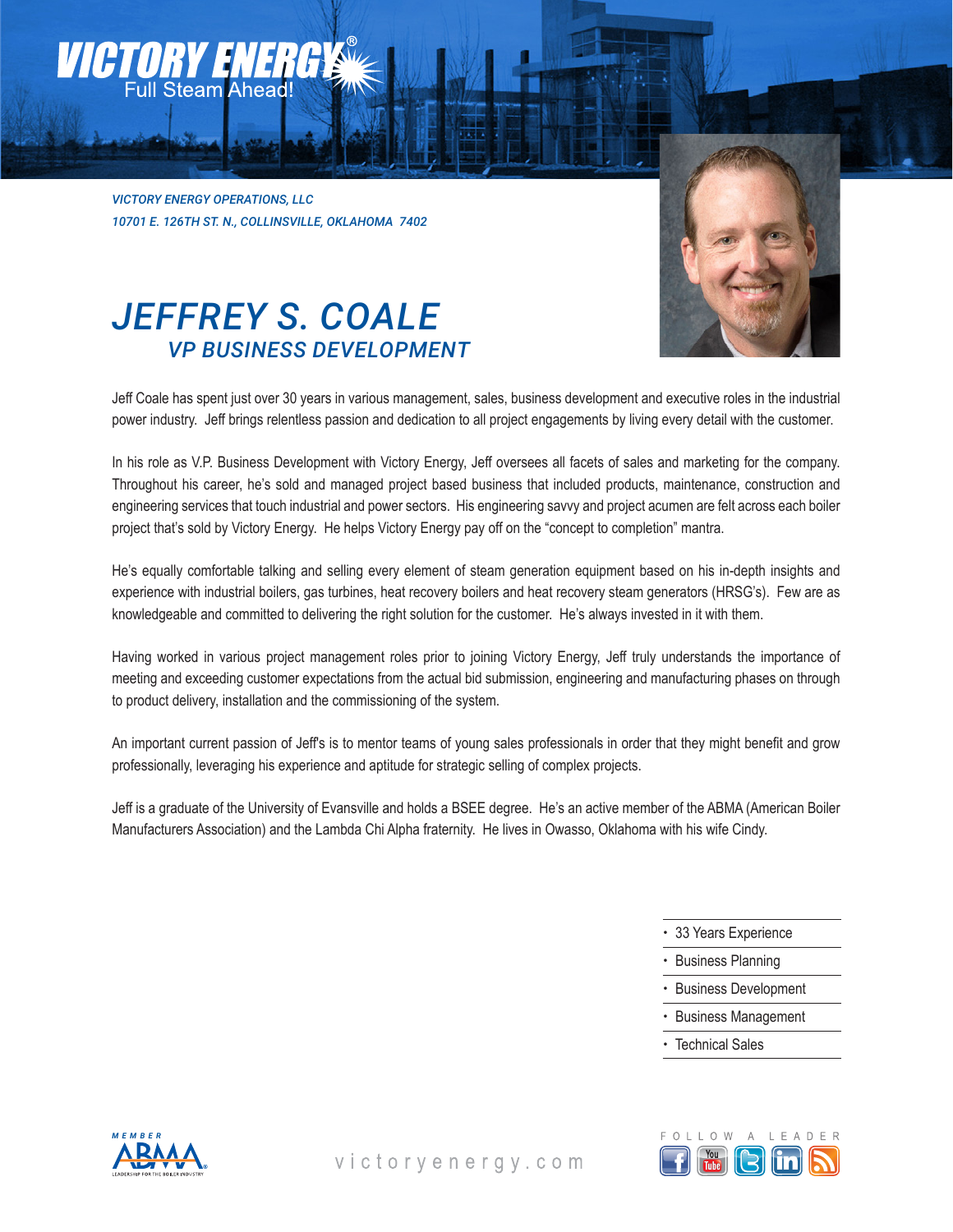*VICTORY ENERGY OPERATIONS, LLC 10701 E. 126TH ST. N., COLLINSVILLE, OKLAHOMA 7402*



# *MARK WHITE VP ENGINEERING*

Mark is responsible for all of the engineering requirements for the complete product offerings of Victory Energy. In his role as VP Engineering, he touches every facet of fluid mechanics and heat transfer, product development and the construction requirements involved in each and every project engagement.

Mark's been involved in various functions in the boiler industry for well over 30 years, ranging from developing a multitude of heat transfer products to creation of an engineering model that is replicated on all products. He's worked the sales side of the business and helped establish a start-up company. Few know the engineering side of the boiler business as well as Mark. His depth of knowledge and insight from having worked in various capacities informs many of the decisions that he makes regarding the company's heat transfer systems. His imprint is directly felt on many of the new product introductions for Victory Energy, including the new Combustion Solutions product offering that features the Vision® Burner.

One of Mark's strongest attributes is his passion and zeal for delivering flawless execution of engineering requirements and deliverables. Highly respected by those that work for him, he insists upon excellence in the engineering product that is delivered across the variety of boiler systems that are manufactured by Victory Energy.

Mark is a graduate of Wayne State College and holds a B.S. He lives in Tulsa, Oklahoma with his wife Sherri and dog, Pearl.

- 33 Years Experience
- Engineering
- Heat Transfer
- Project Management
- Technical Sales



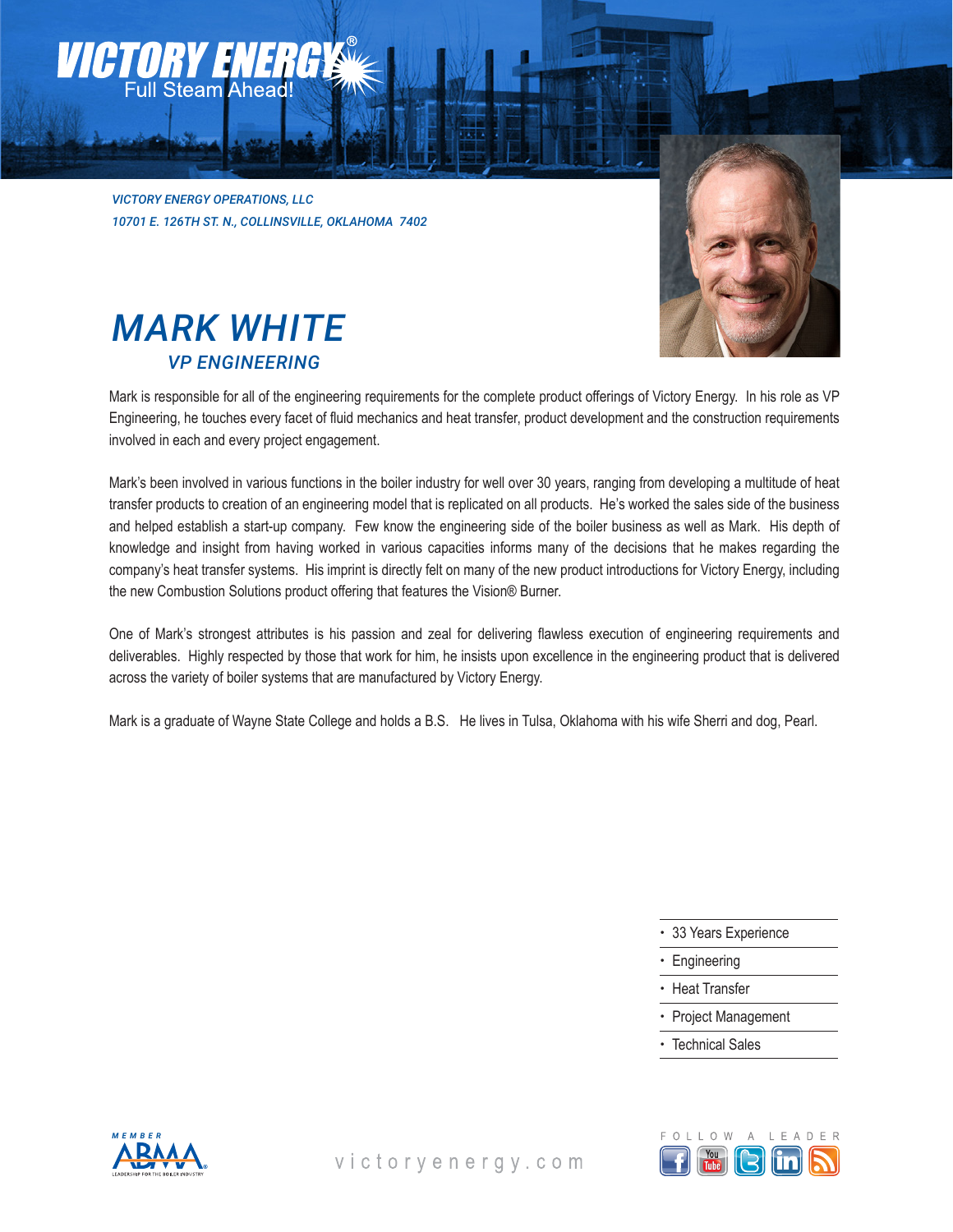*VICTORY ENERGY OPERATIONS, LLC 10701 E. 126TH ST. N., COLLINSVILLE, OKLAHOMA 7402*

### *AL WASINGER VP OPERATIONS*



Al oversees all operations for the company at both the Collinsville and Cushing plant locations. An expert on all things industrial manufacturing, he's intimately involved in delivering on Victory Energy's "Concept to Completion®" customer promise.

Having worked in various executive level and sales management positions, his experience informs many of the operations decisions made at Victory Energy. He has intimate knowledge of the dynamics of project management and the importance that manufacturing plays in meeting and exceeding customer expectations. All throughout the plants you'll see the difference that Al has brought to manufacturing process enhancements at Victory Energy. He's led a company wide effort aimed at significantly reducing man hours per job that have resulted in significant continuous improvement metrics that are felt all across manufacturing.

Under his leadership, lean principles have been implemented across the entire plant. This embracing of lean has led to significant increases in first-pass yield on all manufactured products. Few are as passionate about the manufacture of a product and the people that develop and produce the products of Victory Energy. People value working with Al as he's always engaged in a handson manner. He drives the operation extremely hard to achieve established performance and customer satisfaction metrics.

Al holds a B.S. degree and an MBA from Southwestern College in Winfield, Kansas. He is an active member of the American Society of Mechanical Engineers (ASME), the American Boiler Manufacturers Association (ABMA) and the American Welding Society. He lives in Owasso with his wife Terri.

- 33 Years Experience
- Plant Management
- Strategic Planning
- Lean Implementation
- **Manufacturing**
- Vendor Oversight



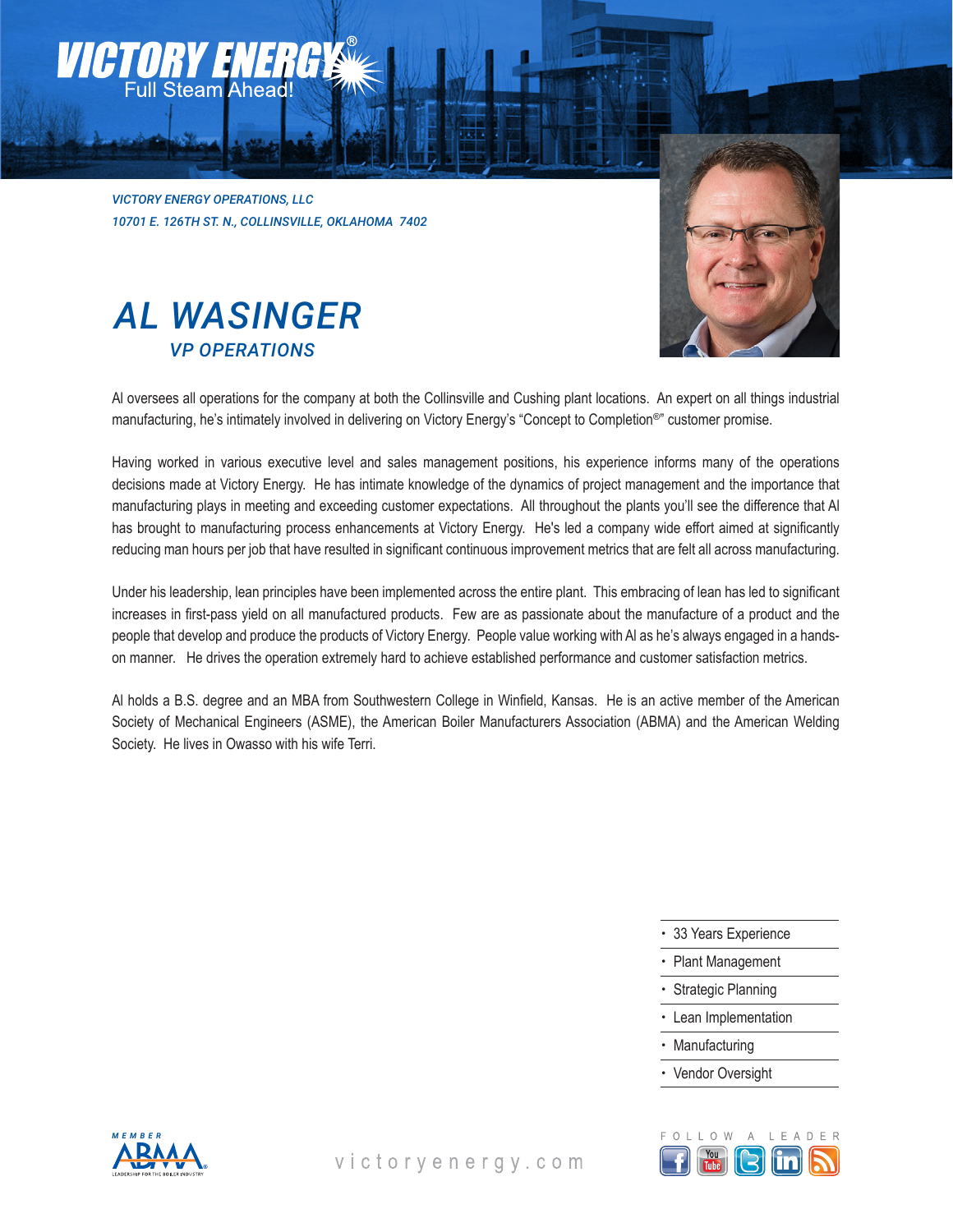#### *Victory Energy* Full Steam Ahead!

*VICTORY ENERGY OPERATIONS, LLC 10701 E. 126TH ST. N., COLLINSVILLE, OKLAHOMA 7402*

# *SANAT SHETTY, PH.D. VP END-MARKET PRODUCT DEVELOPMENT*



Sanat Shetty heads up the End-Market business segment for Victory Energy. He has extensive knowledge and experience in fluid mechanics and heat transfer having led efforts in Product Development and Research. Highly respected as an industry expert on the subject, much of his innovative thinking is found in tube designs and heat transfer equipment efficiencies of Victory Energy boilers. His impact is felt across the entire Victory Energy operation.

Under his leadership, the Victory Energy End-Market business has become a core strength of the company. This business segment includes all aftermarket activities, from boiler rentals and spares to field service and engineered-to-order fired or un-fired heat exchangers. As the installed fleet of Victory Energy boilers grows beyond 600, the importance of the aftermarket becomes of increased level of interest for the company.

Sanat is a passionate leader who is always close to the project. His dedication to exceeding customer expectations is infectious. People in the End-Market business value working with Sanat for his insights and expertise. Intellectually curious, he is always exploring ways to improve boiler designs and products.

Sanat lives the boiler business, continually searching out new innovative products and approaches to help lead the development of new heat recovery products and applications. He's touched almost every facet of the Victory Energy business throughout his career with the company. His understanding of market dynamics and requirements has led to the introduction of Genesis, a new high temperature hot water boiler.

A native of India, Sanat holds a Chemical Engineering degree from the University Department of Chemical Technology in Bombay, India. He earned an M.S. and Ph.D. in Chemical Engineering from the University of Tulsa.

Sanat lives in Tulsa, Oklahoma with his wife Anju and daughter, Anika.

- 23 Years Experience
- Fluid Mechanics
- Enhanced Heat Transfer
- Product Development
- Technical Sales



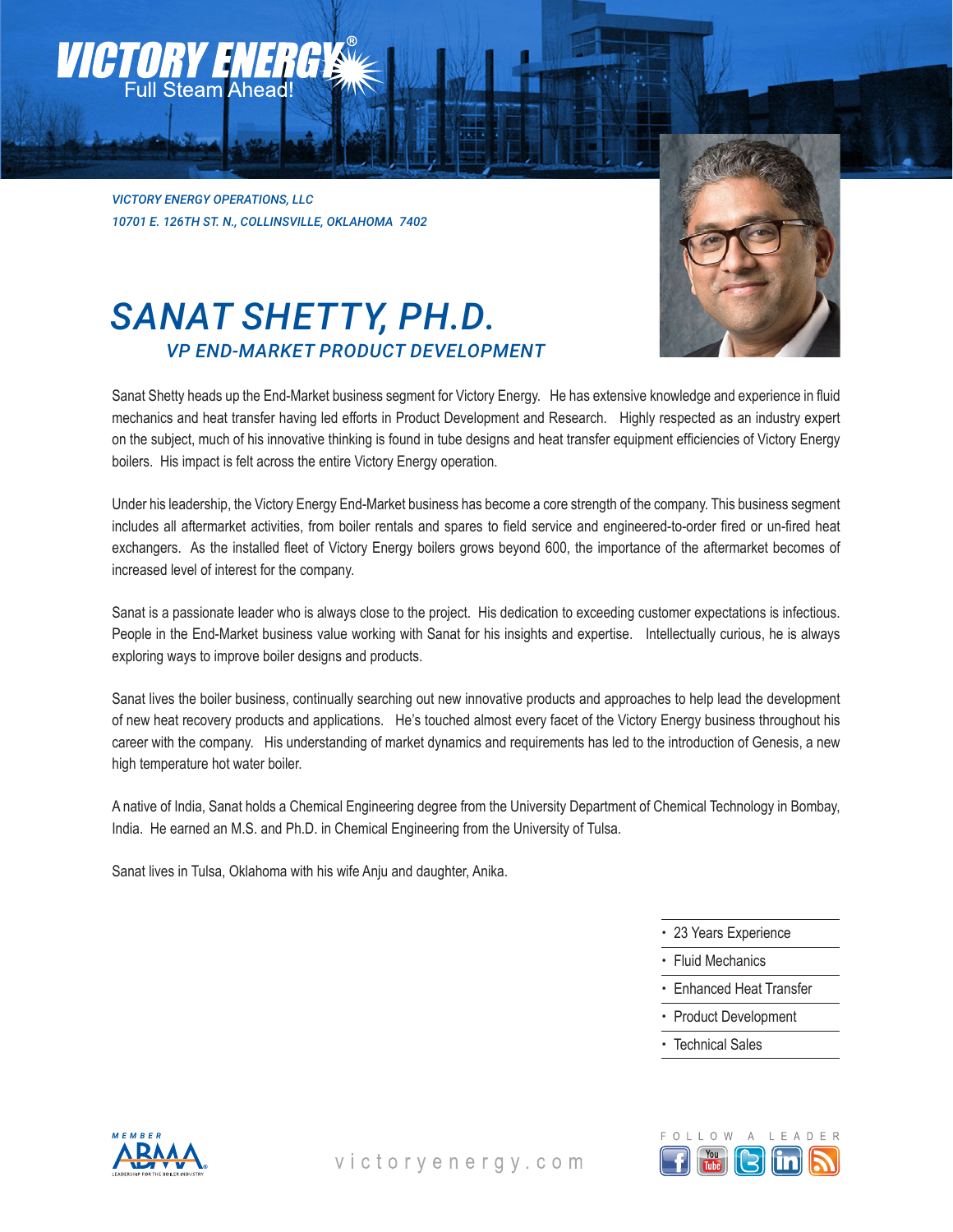*VICTORY ENERGY OPERATIONS, LLC 10701 E. 126TH ST. N., COLLINSVILLE, OKLAHOMA 7402*



# *JIM WILSON CHIEF FINANCIAL OFFICER*

In his role as Chief Financial Officer for Victory Energy, Jim brings 35 years of financial and business experience to the company. He's worked in many different executive-level financial roles in companies that manufacture engineered products serving the industrial and power industry segments. This includes extensive involvement with a global infrastructure and equipment company with a significant global footprint. He's worked with several public companies and he's also been involved with a significant number of private equity investors during his career.

Jim's main role at Victory Energy is as the leader of all accounting, financial and IT areas of the company. He's helped enhance the financial position of the company and led profit improvements across all segments of the company.

He has considerable experience in the many facets of the CFO position, including in-depth knowledge of the intricacies of accounting and finance, human resources, the continually evolving world of IT, and the diverse challenges of risk management. All of these disciplines fall under the leadership of Jim at Victory Energy.

Jim is a graduate of Oral Roberts University and holds a BS degree in Accounting and is a Certified Public Accountant.

- 38 Years Experience
- Certified Public Accountant
- Accounting and Finance
- Strategic Acquisitions
- Human Resources
- Information Technology



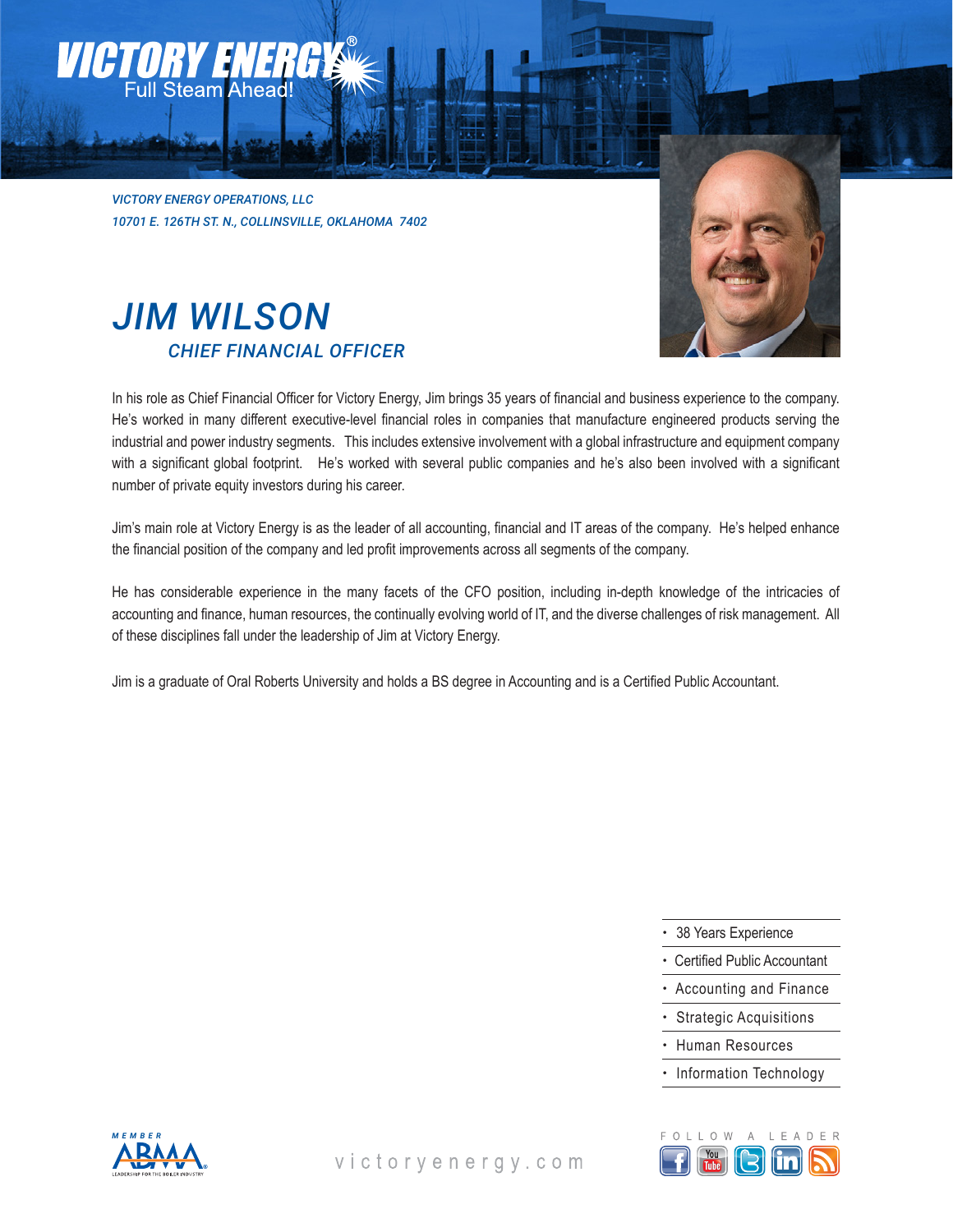### *Victory Energy* Full Steam Ahead!

*VICTORY ENERGY OPERATIONS, LLC 10701 E. 126TH ST. N., COLLINSVILLE, OKLAHOMA 7402*



# *GARY PERSICHINI VP INDUSTRIAL SALES*

Functioning in a key dual capacity for the company, Gary has responsibility for all Victory Energy industrial sales activities including on-going management and engagement with our independent representative sales organization. He also oversees the growing and maturing Combustion Solutions business segment including the market proven VISION® Burner Series.

Gary is relentless in his passion to help salespeople succeed – both within the company and also with our rep partners. He has a keen understanding of what it takes to manage an independent representative sales organization and an ability to anticipate what our reps need in order to be successful. He's well-known and widely respected in the boiler industry, having enjoyed a career that spanned several different executive level sales, business development and marketing roles with companies selling industrial products into diversified industrial markets. He has a degree in Architecture from Triangle Institute of Technology and is a member of NFPA Technical Committee on Single-Burner Boilers and Fundamentals of Combustion Systems Hazards.

Few know boilers better than Gary. He's equally comfortable with all buying level influences up and down and across the purchasing chain. He lives the project and delivers on the Victory Energy concept-to-completion core promise in tangible ways.

Gary lives in Plano Texas with his wife, Jeanine. They have four sons and seven grandchildren.

- 41 Years Experience
- Technical Sales
- Product Development
- Business Development
- Sales Management